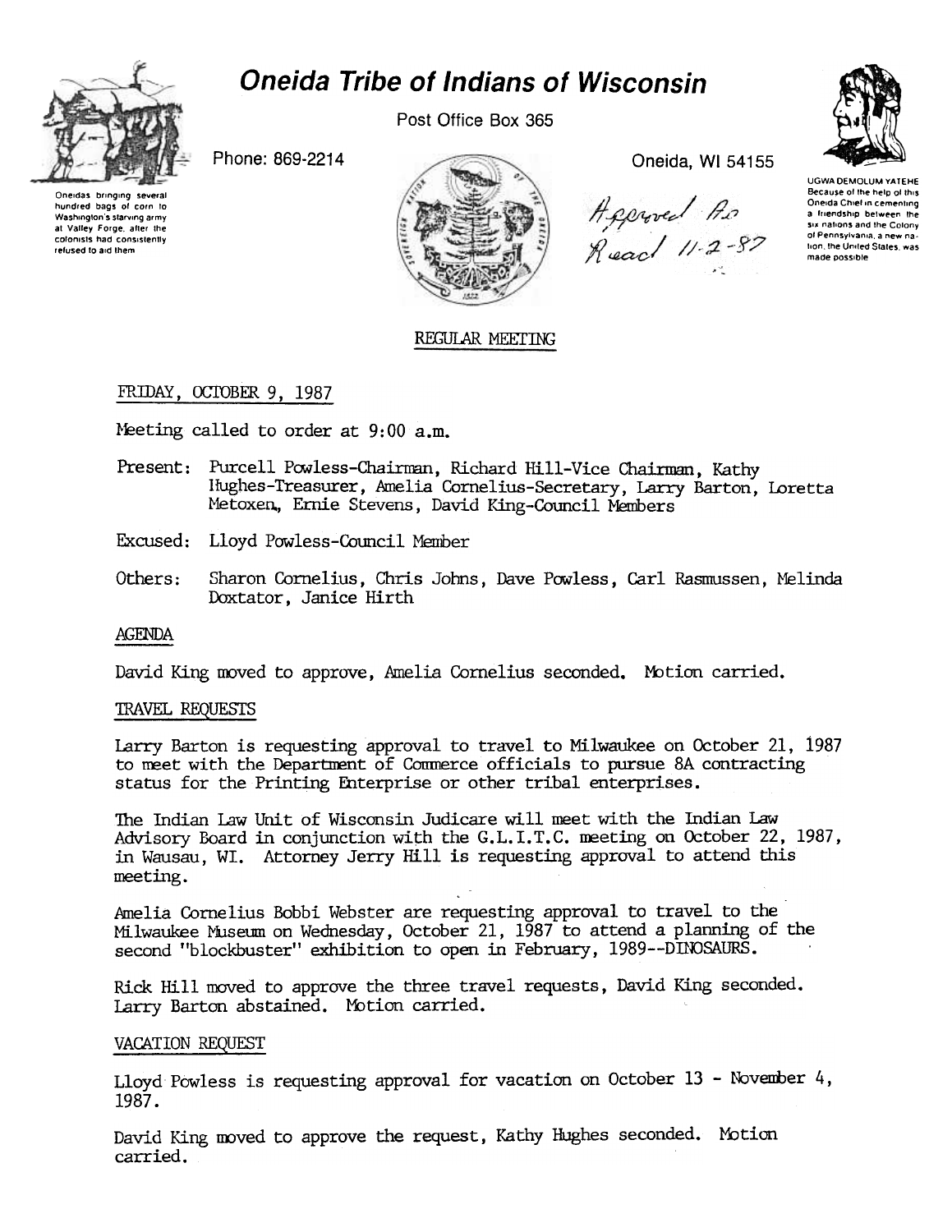ONEIDA TRIBE OF INDIANS OF WISCONSIN REGULAR MEETING - OCTOBER 9, 1987 Page 2

## RESOLUTION #10-9-87-A

WHEREAS, the Oneida Tribe has the primary responsibility for promoting the general health and physical well-being of its constituents and preventing disease on the Oneida Reservation.

NOW THEREFORE BE IT RESOLVED: that the Oneida Tribe intends to enter into an agreement with the Indian Health Service under P.L. 93-638 to administer a CFDA 13.228 Health Promotion and Disease Prevention Program on the Oneida Reservation.

Kathy Hughes moved to adopt Resolution #lO-9-87-A. David King seconded. Motion carried.

## FINANCE & APPROPRIATION RECOMMENDATIONS PER MEMO OF OCTOBER 7, 1987

(1) Budget Modification for Drop-out Prevention Program for \$2,511.00. F&A recommends modifying FY '88 budget to include this amount.

David King moved to approve, Amelia Cornelius seconded. Motion carried.

(2) Construction of a lOx20 centralized nail delivery shelter for Green Earth Court for \$1,391.76. Planning department request constructionmaintenance to perform the work. F&A recommends approval with funds provided by Community Services Block Grant.

Amelia Cornelius moved to approve, Larry Barton seconded. Motion carried.

Norbert Hill Center -NHC received a energy conservation grant in the (3) amount of \$4,254. 00 for installation of below ground wall insulation. F&A recommends deferring this two (2) weeks for further information.

Amelia Cornelius moved to defer for two (2) weeks. Rick Hill seconded. Motion carried.

- (4) INFORMATION ONLY: Motor Pool Assistant Position The Business Committee approved this position and referred to F&A for funding sources. This would be incorporated into the '88 budget and to recover expenses by decreasing outside expenses. Other funding sources will be researched such as, NEWCAP and JTPA.
- (5) INFORMATION ONLY: Museum Board Recommendations The Museum Board would like to request funding in the amount of  $$2,600$  to secure a conservator to survey the Bartholomew Collection. This was originally approved and referred to F&A for a report on the collection. F&A recommends that the FY '88 budget be modified to increase consultant services by \$3,000 and a \$1,000 line item to include equipment equipment acquisition for the purchase of items such as the buckskin dress.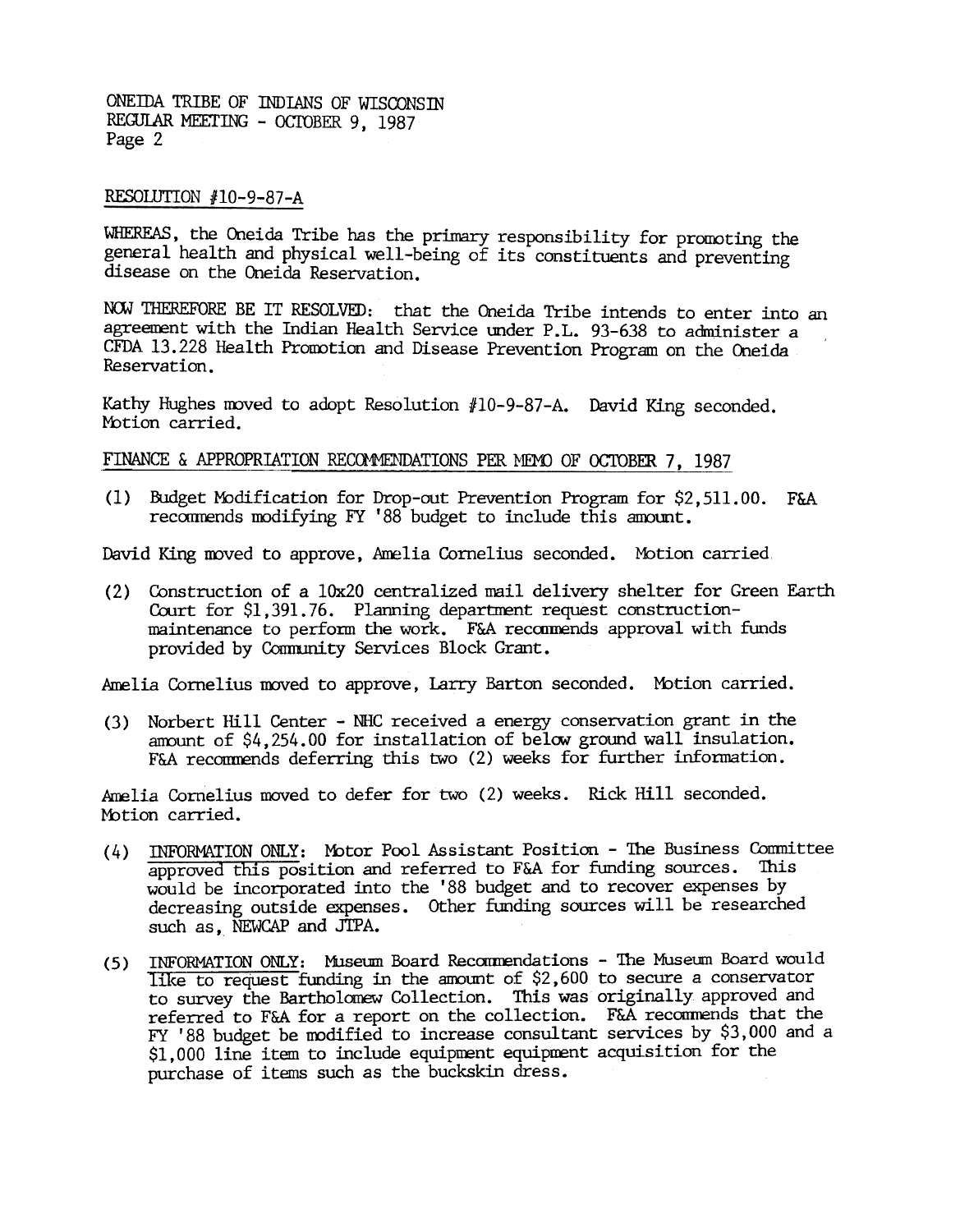ONEIDA TRIBE OF INDIANS OF WISCONSIN REGULAR MEETING - OCTOBER 9, 1987 Page 3

## FINANCE & APPROPRIATIONS (Continued)

(6) All Nations Running Event (11/8/87) Requesting \$2,000 to defray costs of this event. Other revenues will be sought from race sponsors, an advertising program, a Bingo raffle, and foundations. After discussion on previous events, F&A recoonends approval for \$1,000 from the Health Promotion budget under the stipulation that these funds are to be used only for the OTS students and to offset expenses. Also, to include that the Accounting office monitor the use of funds. This event will be posted and advertised under Health Promotion.

David King moved to approve. Rick Hill seconded. Motion carried.

(7) INFORMATION ONLY: Instant Tickets at Rodeway - Reconstruction of fitness center to accommodate instant tickets/cigarettes. Construction-maintenance can do electrical work for the pull tab room at \$652.84 and can also remove window and intall door with 2-side lights, remodel weight room area and install pull tab madhines and cigarettes with a  $4'x1\tilde{1}'$  landing for \$5,314.82. Construction Maintenance will also build a weight room for  $$5,883.32$  (estimate does not include electrical). The Business Committee originally approve the selling of pull tabs and various enterprises. F&A recommends approval with funding to come from retained earnings, to be reimbursed from the sales of pull tabs.

### AIRPORT HOTEL - Janice Hirth

Additional cash flow needs in the amount of \$150,000 are needed for the Hotel. MHM's documentation to back up this request is attached.

Total payables for the Oneida Rodeway Inn as of 10/5/87 are \$141,378.02. This total does not include payroll payables or the monthly mortgage payment due at over \$92,000.00. The requested amount will be used to pay the mortgage payment and to pay the older payables, in particular those items that are 60 and 90 days over.

Amelia Cornelius moved to approve the request of \$150,000. Funds to come from the FY'88 budget of \$500,000 allocation. Kathy Hughes seconded. Motion carried.

#### LETTER OF INTENT FOR MCDONALD FRANCHISE FROM JANICE HIRTH

David King moved to have Janice Hirth meet and plan with McDonald franchise development with the Economic Development Department, Land Committee and Planning Carmittee, in regards to the planning, developuent and feasibility of the Carlton property. Loretta Metoxen seconded. Mbtion carried.

## TRIBAL MEMBERS - BUSINESS

Discussion on need to develop a policy to assist tribal members in starting their own business.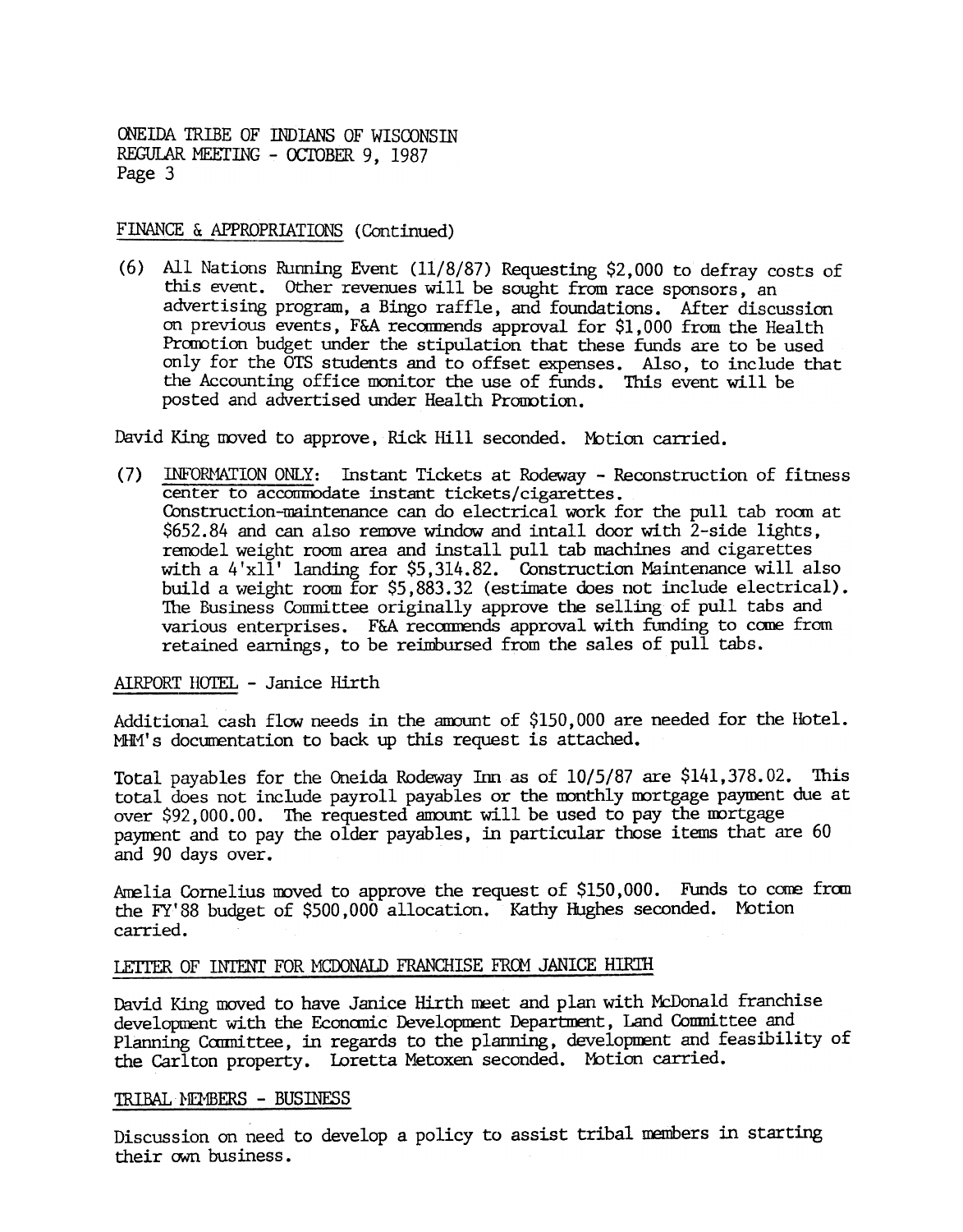ONEillA TRIBE OF mDIANS OF WISCONSIN REGULAR MEETING - OCTOBER 9, 1987 Page 4

## LAW OFFICE REQUEST - Sharon Cornelius

The Law Office is requesting a regular weekly meeting with the Business Committee to keep the Business Committee informed about ongoing matters, for immediate concerns, pending matters and future needs, research and discussion.

Ernie Stevens moved to approve the request for the regular weekly meeting with the Law Office as part of the Regularly scheduled Tuesday meeting. Loretta Metoxen seconded. Motion carried.

### LETTER TO GOVERNOR

David King moved to have Amelia Cornelius send a letter to the Governor expressing tribal opinion on denying economic development programs in state government because of treaty negotiations. Kathy Hughes seconded. Mbtion carried.

### CONSULTANT AGREEMENT BETWEEN DR. ROBERT POWLESS AND THE EDUCATION OFFICE

This Agreement is made and entered into this 15 day of October, 1987, by and between the Oneida Education Office, Oneida Tribe of Indians of Wisconsin, hereinafter referred to as the "Tribe" and Dr. Robert Powless, hereinafter referred to as the "Consultant" pursuant to the following conditions and covenants:

- The Tribe hereby retains the consulting services for the purpose of Guest 1. Speaker at the Oneida Career Day on November 5, 1987 sponsored by the Oneida Education Department at the Norbert Hill Center in Oneida, WI.
- The term of this agreement shall become effective with the signing of all  $2.$ parties and shall conclude with the satisfactory completion of the proposed services. Said services shall begin on November 5, 1987, and be completed on November 5, 1987, unless a prior extension of time is agreed to in writing by both parties.
- 3. Satisfactory completion of this contract shall be subject to the acceptance of Speech on November 5,1987.
- 4. The Coneida Tribe of Indians of Wisconsin agrees to pay said Consultant for said services a total of \$345.00.
- 5. Clerical work and supplies shall be provided by the Education Office.
- 6. Consultant shall be responsible for all withholding and any other employment taxes due to any taxing authority.
- 7. This agreement may not be assigned by either party for any reason without the prior written consent of all parties involved.
- 8. This agreement may be terminated upon five (5) days written notice by either party. In the event of termination, paynent of reasonable value for services rendered will be paid to the Consultant.
- Should consultant be injured while providing the above described services 9. he/she shall be responsible for his/her own insurance protection.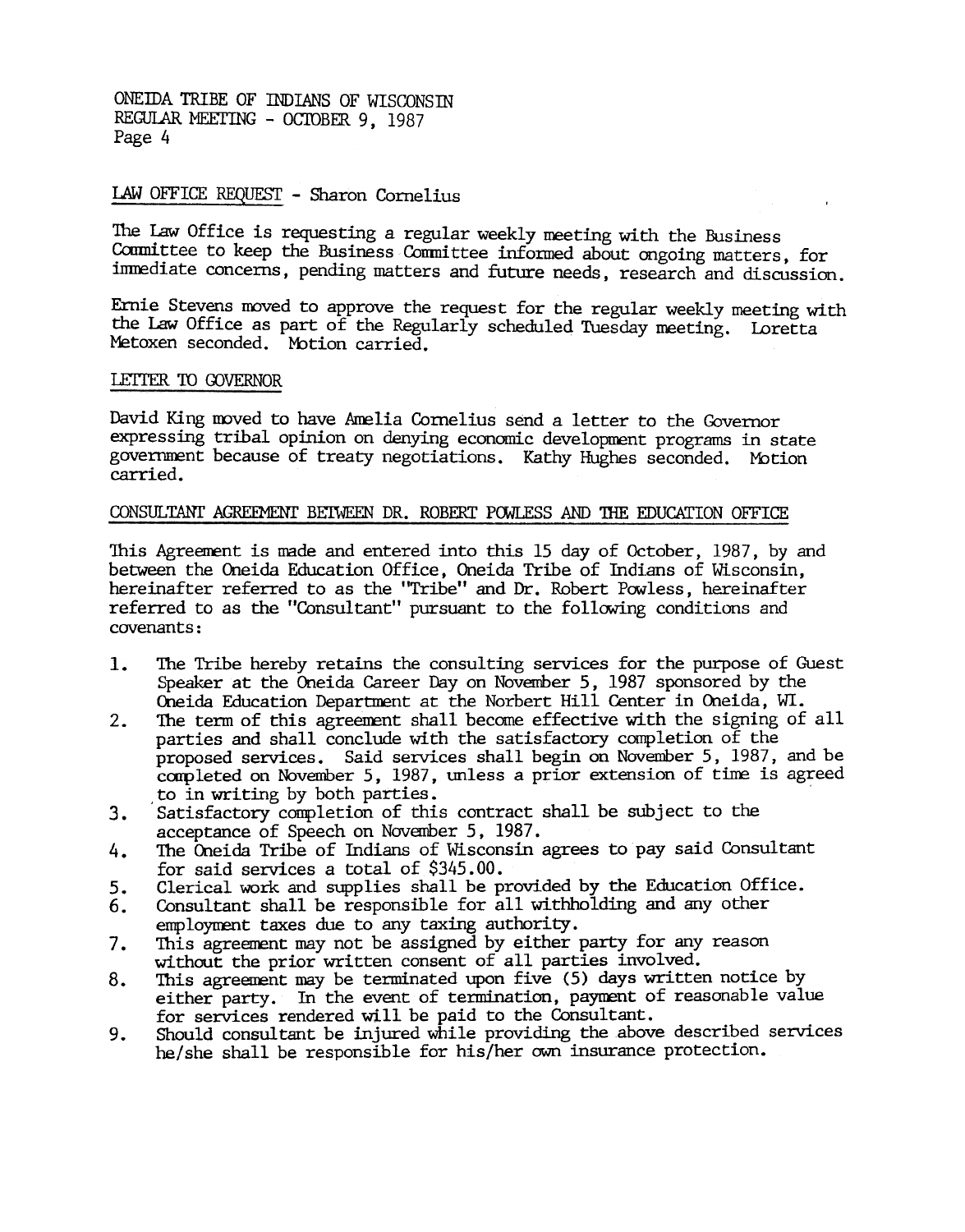ONEIDA TRIBE OF INDIANS OF WISCONSIN REGULAR MEETING - OCTOBER 9, 1987 Page. 5

# DR. ROBERT POWLESS CONSULTANT AGREEMENT (Continued)

10. If any provision of this agreement is deemed to be unenforceable, that provision shall be severed from the rest of the agreement, which shall remain in effect as if the provision had not been included.

In witness whereof the parties have hereto set their hands and seals on the date first above written.

Rick Hill moved to approve the consultant agreement, Loretta Metoxen seconded. Motion carried.

## FISH & WilDLIFE CONFERENCE

Fish & Wildlife Conference to be held in Duluth on October 13& 14, 1987 was deferred until October 13, 1987 for further discussion.

## **TRAVEL REQUEST**

Loretta Metoxen is requesting approval to attend the National Indian Health Conference in Seattle, WA on November 9-12, 1987.

Ernie Stevens moved to approve, Rick Hill seconded. Motion carried.

## USE OF TRIBAL BUS

Amelia Cornelius moved to approve Gordon McLester's group going to Germany the use of the Tribal bus to travel to Chicago and to pick them up on their return. Loretta Metoxen seconded. Mbtion carried.

Kathy Hughes is making arrangements with the families to leave messages for the group going to Germany with Trish Farmer and Paula King for accepting collect calls from the group.

Loretta Metoxen moved to request a community meeting with Gordon McLester's group upon their return to report on their trip. Larry Barton seconded. Motion carried.

# REMEDIAL ACTION PLAN COUNTY BOARD APPOINIMENTS - John Spangberg

John Spangberg met with Dave Hildreth of the Departnent of Natural Resources to discuss specifics of tribal representation on the committee to be developed for the implarentation of the Renedial Action Plan.

It is expected that the Committee will be comprised of about 21 individual representatives of all governments involved on the clean-up; including the Oneida Tribe. It is very understanding that the appointed nember will be the heads of those governments involved, here specifically the Tribal Chairman. That government head will have the option of appointing someone to serve in his{her place. Loretta Metoxen expressed an interest in serving on the Committee.

Rick Hill moved to recommend Loretta Metoxen to Brown County on the Remedial Action Plan. David King seconded. Motion carried.